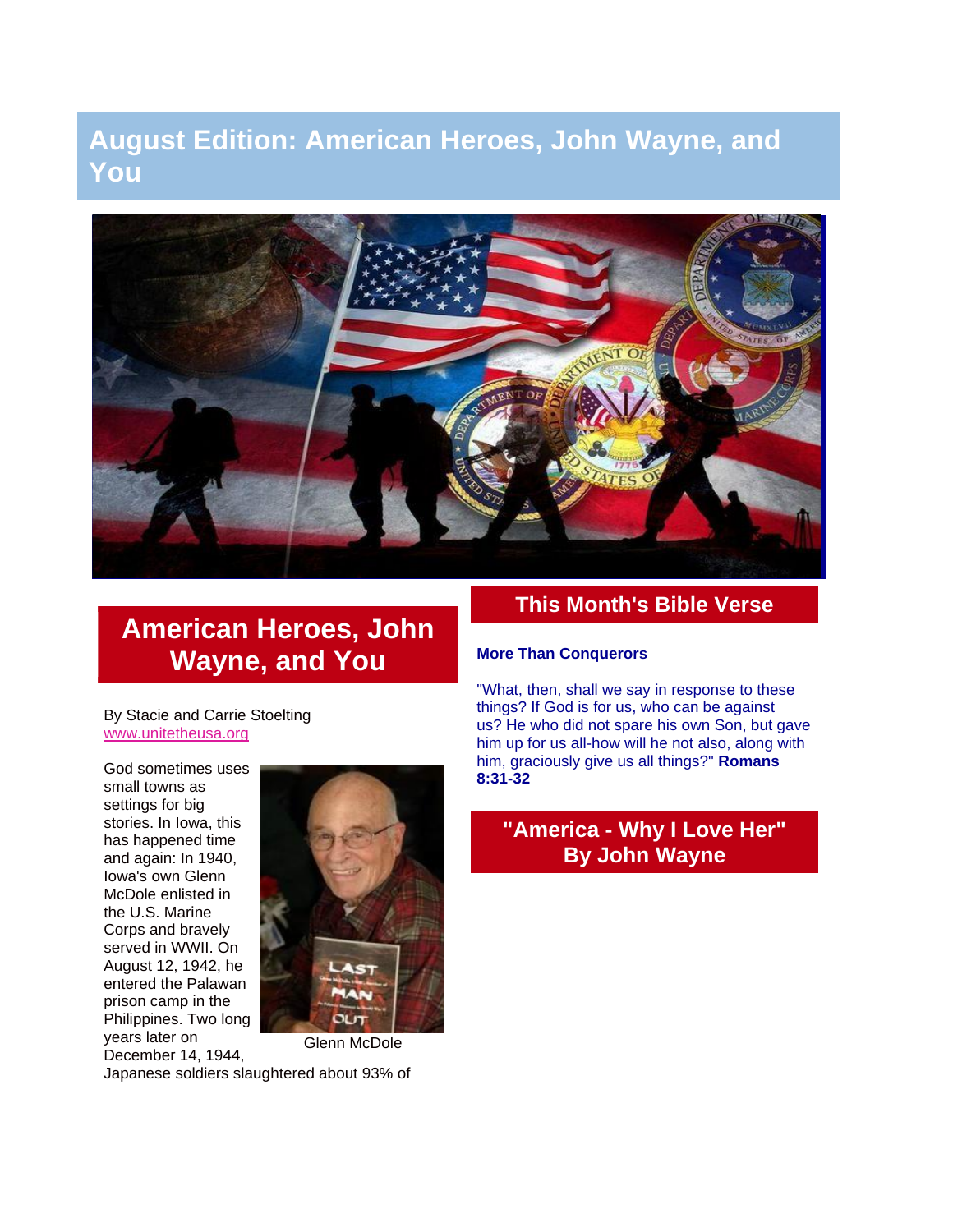American POWs. The Japanese lied. They announced false air raids to move prisoners into underground shelters. Then, they mercilessly poured gasoline on top of them and used dynamite and machine guns to murder the POWs. Our brave soldiers were slain by evil, blood-thirsty hands. They died a hellish death for our freedom. Yet McDole escaped.

Amazingly, Glenn McDole was one of eleven young men who escaped. He was the last man out of the Palawan Prison Camp 10A. McDole and the ten other survivors dug into refuse piles, hid in coral caves, and slogged through jungle and swamps to safety. The horrifying conditions suffered by McDole and his comrades were endured for America's freedom - our freedom.

Honor the memory of those who have given their lives to keep us free. Thank our veterans and current servicemen and women for their hard work and tireless efforts to protect freedom. Our heroes know that freedom is worth it. They've seen tyranny and the consequential pain and disparity and that further emboldens them to fight for freedom.

Our veterans did not fight (and die) in vain. It is up to us to do our part to honor our heroes, treat them with respect, and give them the very best. We must protect our freedom on the home front. As President Ronald Reagan wisely said, "Freedom is never more than one generation away from extinction. We didn't pass it on to our children in the bloodstream. It must be fought for, protected, and handed on for them to do the same, or one day we will spend our sunset years telling our children and our children's children what it was once like in the United States where men were free."

#### *We all must do something.*

With that in mind, we founded an outreach called *Unite the USA* to encourage positive patriotism and veteran appreciation. As sisters and life-long Iowans, we believe that we all can do something to make a difference. Over time, we have traveled the country to promote how all Americans can honor veterans. We've had the opportunity to meet countless veterans and reach out to them with gratitude. For example we had the honor of meeting Glenn McDole and we'll



Be sure to listen to this heart-stirring message about America by John Wayne.

#### **Enter to Win**



*John Wayne was a true patriot who was a strong advocate for veterans, freedom, and America. We recently enjoyed a wonderful visit to the [John Wayne Museum and Birthplace](http://johnwaynebirthplace.museum/) in Winterset, Iowa. While there, we purchased a special patriotic tin sign of John Wayne to give away through this Unite the USA drawing. So, this John Wayne tin sign comes straight from John Wayne's hometown! [Click here to enter](http://unitetheusa.org/id115.html). The last day to enter in August 31.*

*God bless America, Carrie and Stacie*

#### **Featured Quote**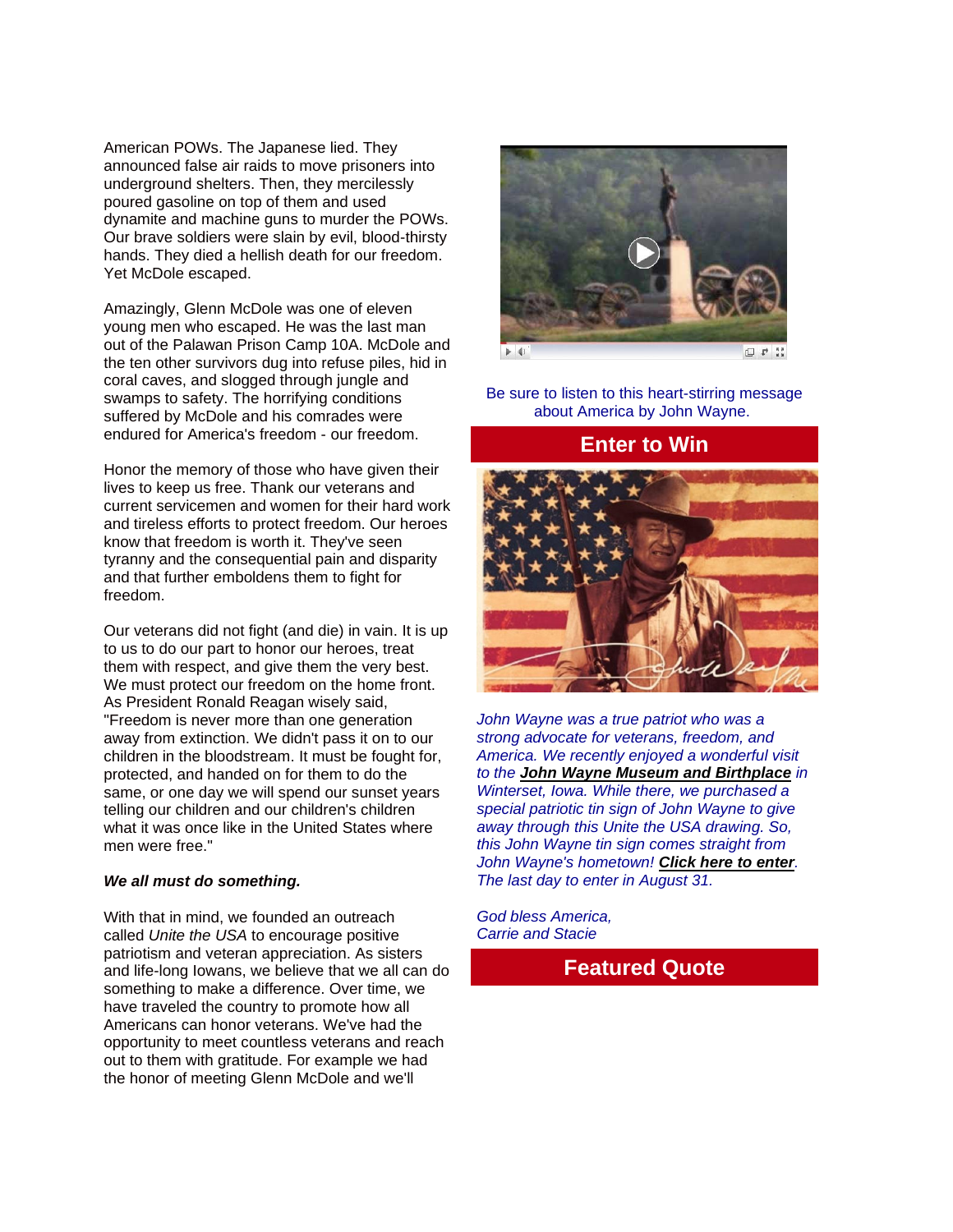never forget it. (Learn more about Glenn McDole's heroic story in his book *[Last Man Out.](http://www.amazon.com/Last-Man-Out-Survivor-Massacre/dp/0786418222))*



Stacie and Carrie with veterans Lee Booton and Glenn McDole

As spokeswomen for veterans, we regularly share on national media. In addition, together we have recorded two uplifting albums

called *[Heavenly](http://unitetheusa.org/id56.html)* and *[In God We Still Trust](http://unitetheusa.org/id56.html)*. Most recently, we published a book titled *[Unite the](http://unitetheusa.org/id56.html)  [USA: Discover the ABCs of Patriotism](http://unitetheusa.org/id56.html)*. With God's help, all of this has happened based in rural Iowa. We're thankful and proud of that fact that we are from Iowa... John Wayne was, too. In fact, we recently made a return visit to the town of his birth in Winterset, Iowa. We toured his house (which is also where he was born) and enjoyed the brand new museum. We gained a deeper insight into the Duke and why America still loves him. Please [click](http://johnwaynebirthplace.museum/)  [here](http://johnwaynebirthplace.museum/) to learn more about John Wayne's new museum.



"Sure, I wave the American flag. Do you know a better flag to wave? Sure, I love my country with all her faults. I'm not ashamed of that, never have been, never will be." **-John Wayne**

#### *In God We Still Trust* **A CD by Stacie and Carrie Stoelting**



Per request from veterans who love patriotic and inspiring music sung by Stacie and Carrie, *[In](http://unitetheusa.org/id56.html)  [God We Still Trust](http://unitetheusa.org/id56.html)* was recorded. From the National Anthem to "God Bless America" you will be inspired and uplifted about our God-given freedoms. All proceeds go to Unite the USA. Help promote faith and freedom in America. Your support is important and appreciated. [Buy](http://unitetheusa.org/id56.html)  [or download a copy today.G](http://unitetheusa.org/id56.html)od bless you as you celebrate the red, white, and blue!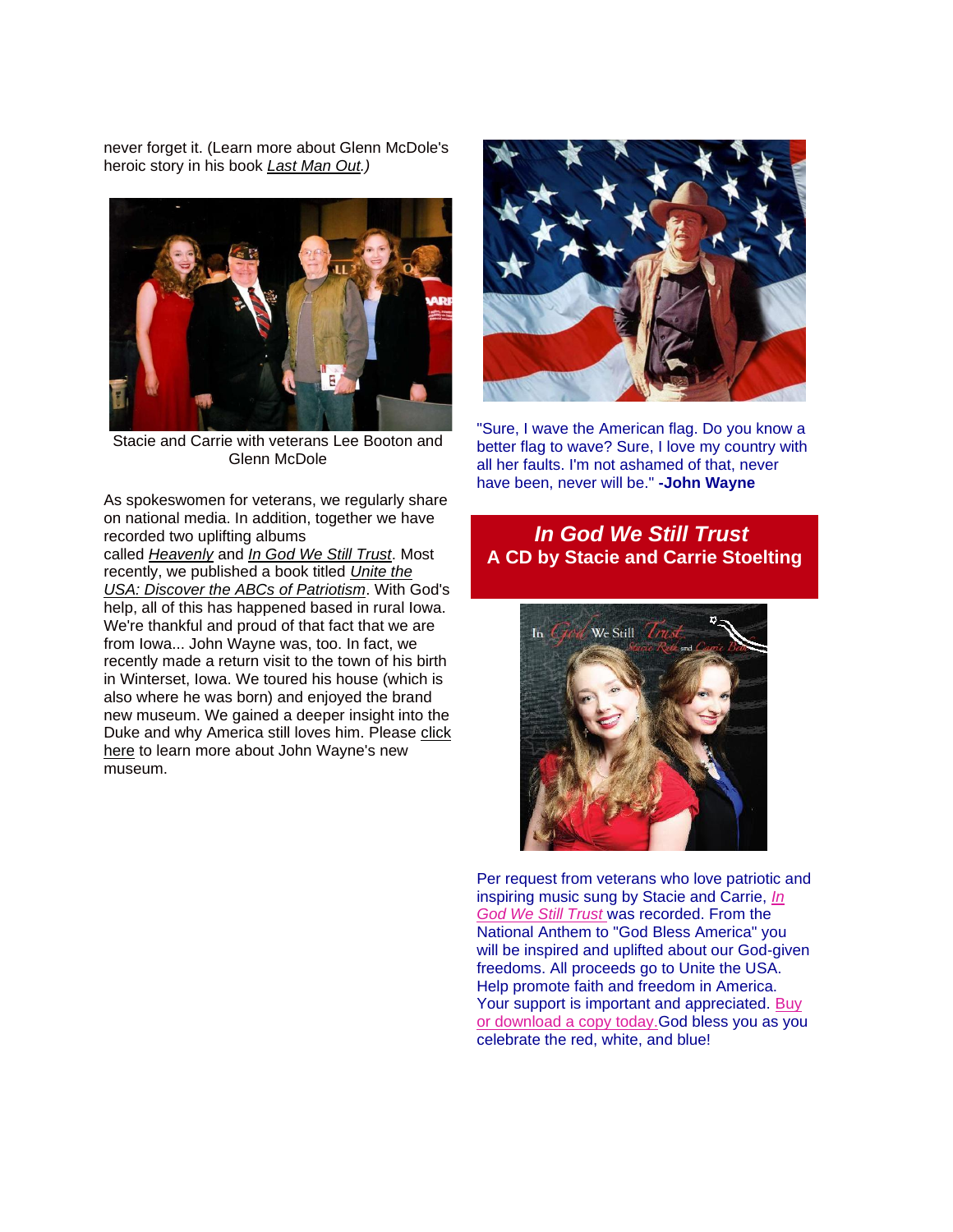

John Wayne was more than just a movie star. He symbolized what is means to be American. He would bring courage, independence, and love for God and country wherever he'd go. While an old football injury prevented him from serving in the military, John Wayne turned to other ways to serve the USA. He supported our troops from WWII to Vietnam. For example, he proudly wore Capt. Stephen P Hanson's "POW" bracelet after the Marine was shot down in Laos, Vietnam. Tragically, Capt. Hanson never came home but John Wayne remained in touch with his wife and young son. He made a difference.

We all should learn from John Wayne and be active, patriotic Americans. We challenge you to just do something. Make it a goal. Big or small, just do something for the good of our country. Freedom depends on it.

#### **ACTION CENTER**

1. Teach your kids. It makes a huge impact to spend time and visit with your kids or grandkids. Tell them about our country and about our veterans. If you don't, who will? Show them pictures of national cemeteries to give them an idea of the thousands upon thousands of men and

# **Order Now**

# Jnite the USA **ABCs** of Patriotis

**Stacie Ruth and Carrie Beth Stoelting** 

*Unite the USA: Discover the ABCs of Patriotism* is a new book by **Stacie Ruth and Carrie Beth Stoelting**. It's a book that empowers patriots to make a big difference in the land we love. With 100+ ways to make a positive difference in America, *Unite the USA* is a must-have tool for patriots. *Unite the* 

*USA* will inspire and educate Americans to defend faith and freedom. (Important Note: All proceeds go to fund the mission of UnitetheUSA.org.) [Order it here today!](http://unitetheusa.org/id56.html)

#### **Endorsed By:**

- David Barton, Wallbuilders
- Pat Boone
- Rick Santorum
- Mike Huckabee
- Gary Bauer, American Values
- **Mat Staver, Liberty Counsel**
- Tim Wildmon, AFA
- Frank Pavone, Priests for Life
- Joe Bonsall, Oak Ridge Boys
- And many more!

## **Booking Info**



Celebrate the true spirit of America with Carrie Beth and Stacie Ruth. Book Stacie and Carrie for concert or conference! Email [info@unitetheusa.org](mailto:info@unitetheusa.org) for

more information.